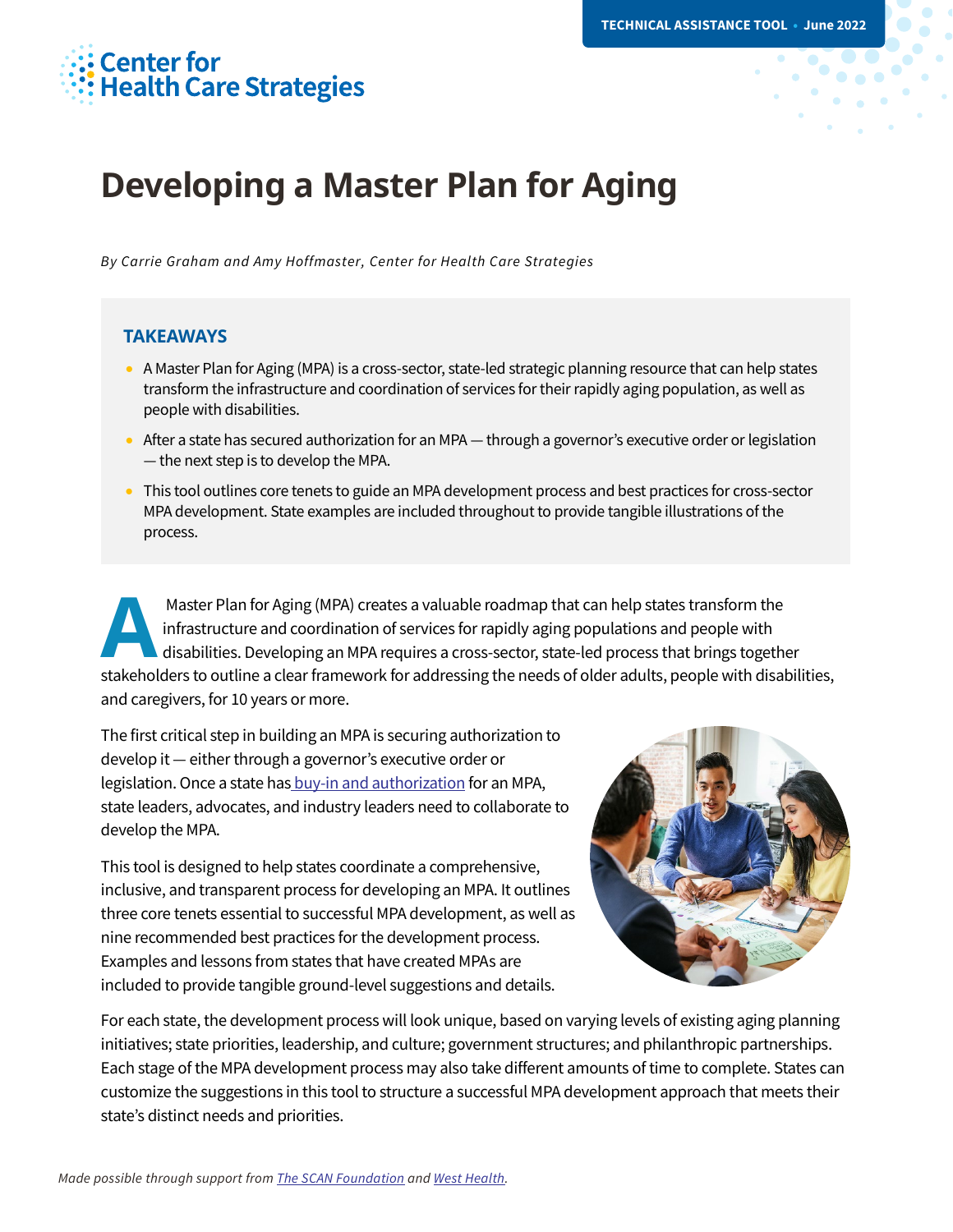### **BENEFITS OF DEVELOPING A MASTER PLAN FOR AGING**

Although developing an MPA requires dedicated upfront time and effort, the payoff is long-lasting, culminating in a comprehensive plan that spans up to 10 years. Key long-term benefits include:

- Building relationships between the state and diverse stakeholders to identify shared values, mutual goals, and opportunities.
- Promoting equity and combating bias and discrimination through policy and funding priorities.
- Raising awareness for the public and for policymakers about how aging policy impacts people at all stages of life.
- Building bridges within local and statewide government agencies and departments that impact older adults and people with disabilities.
- Creating academic, research, philanthropic, and other public/private partnerships that bring aging, disability, and gerontology experts to the forefront of policy influence.
- Incorporating an aging lens across local and state priorities beyond traditional health care and community services.

See *[Getting Started with a Master Plan for Aging](https://www.chcs.org/resource/getting-started-with-a-master-plan-for-aging/)* for more benefits and practical steps for gaining buy-in and encouraging an executive order or legislation to begin the MPA process.

### **Three Core Tenets for MPA Development**

While this tool describes specific steps in MPA development, there are three core tenets that span all steps in the process. These include focuses on **transparency and inclusion**, **equity**, and **person-centered planning**.

### **1. Promote transparency and inclusion at all stages of MPA development.**

It is important to have a transparent and inclusive process during all stages of MPA development. Doing so will foster greater trust and buy-in to support the creation and implementation of the MPA and will also encourage broad stakeholder involvement. Actions to promote transparency and inclusion include:

- **Mandate public-facing, accessible meetings** that encourage attendance in-person, by telephone, and online. Ensure that meetings are accessible and in [Americans with Disability Act compliant](https://www.access-board.gov/ada/) locations. Allow ample opportunities for community members to provide input. Offer multiple modalities to access post-meeting transcripts, notes, and reports.
- **Make meetings understandable for all**, including sign language interpretation, closed captioning, and language translation. Provide technology to ensure that those attending virtually can provide public comment — and do so in ways other than spoken English.
- **Develop a communications plan** to provide regularly scheduled interim updates to the public on the MPA's development. Publicly report all polling and survey results as well as outcomes of community engagement events. Provide public summaries of subcommittee progress and recommendations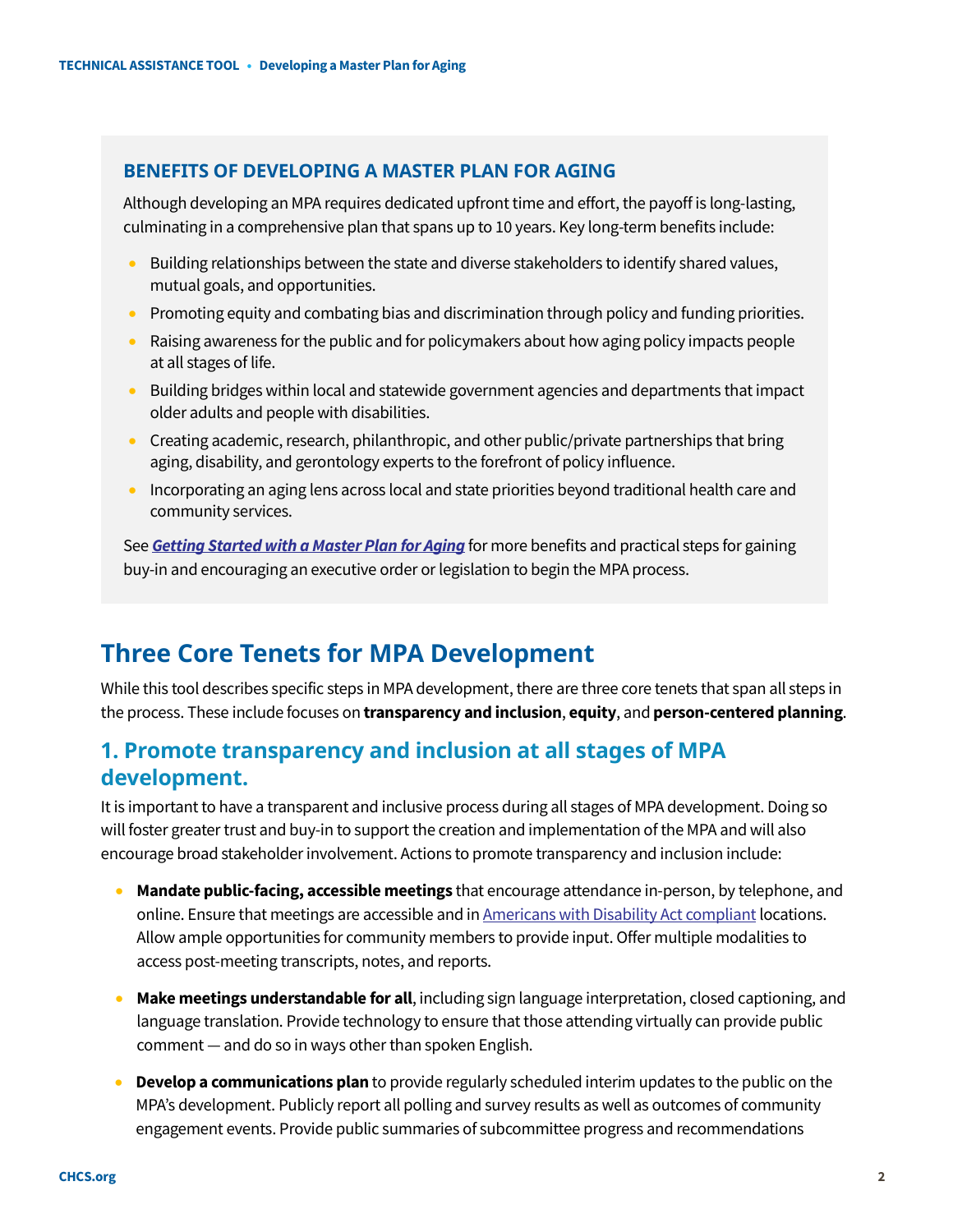throughout the development process. Offer communications in multiple formats, including online; by telephone and mail; via television, radio, newspaper, and social media; and in person at publicly accessible locations. Ensure all communications are user-friendly and available in multiple languages, including sign language. Consider building a website as one component of your communications plan.

**Example**: California published [a progress report](https://cdn-west-prod-chhs-01.dsh.ca.gov/chhs/uploads/2020/03/ProgressReport_Spring2020_Master_200304_V03.pdf) with an update on their MPA development. They also published a[n e-newsletter](https://aging.us4.list-manage.com/subscribe?id=173d0260aa&u=885fd0fb81501c74e82ac45b1) to share updates and announce engagement opportunities.

### **2. Embed equity into all stages of development.**

An intentional focus on equity should be a core tenet of developing your MPA. At the outset, clearly identify how your MPA will address disparities and promote equity in your state related to race, gender, marital status, socioeconomic status, and more. Because people's later years in life are significantly impacted by the cumulative lifetime impacts of discrimination, an MPA must recognize and address those burdens. Actions to embed equity into MPA development include:

- **Ground your work in data**. Study your state's demographic data to identify current and future trends in the aging and disabled populations. Examine existing research and evidence to ensure your MPA's initiatives will address existing disparities and inequities. Create metrics to track your MPA's impact on equity.
- **Create an equity workgroup** to review MPA activities with an equity lens. Invite subject-matter experts and leaders from a range of backgrounds, including leaders in the community and non-governmental agencies. Ensure this workgroup has the power to make recommendations and decisions.
- **Solicit feedback and expertise** from representatives of economically, socially, and geographically marginalized communities in your state. Involve community leaders on your committees and ensure they have equal input into your MPA. Choose community members who:
	- **-** Have a deep personal understanding of and commitment to aging and disability issues;
	- **-** Have experience working on committees or commissions, are thoughtful around power dynamics, and have been involved in efforts focused on collaboration and building bridges;
	- **-** Represent diverse communities encompassing varying racial, ethnic, religious, and linguistic backgrounds; geographies; tribes; veteran status; gender identities; and sexual orientations; and
	- **-** Represent the constituencies that your MPA will serve, including people with disabilities, people who use long-term services and supports (LTSS) and other public programs, caregivers, and people from communities that have been economically and socially marginalized.

**Example**: California formed an Equity Workgroup as part of their MPA development process. The workgroup developed a set of guidin[g recommendations and an equity tool](https://cdn-west-prod-chhs-01.dsh.ca.gov/chhs/uploads/2020/09/11151947/Equity-Recommendations-accessible.pdf) to help ensure that the final MPA was developed with an equity lens.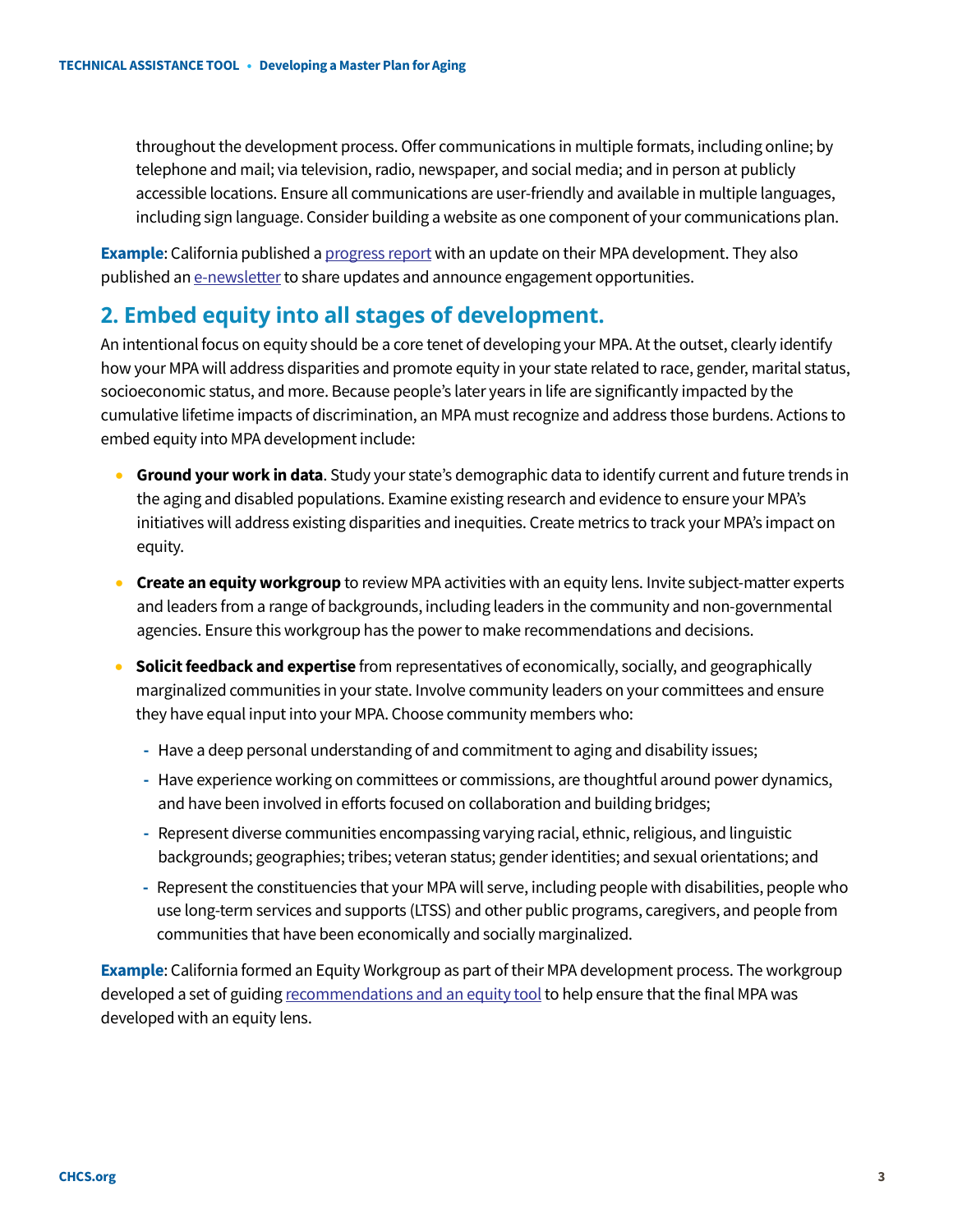### **RESOURCES TO HELP EMBED EQUITY IN MPA PLANNING**

Following are resource links to help stakeholders embed equity in MPA planning, including tools, publications, and organizations focused on addressing disparities and inequities in aging:

- [Diverse Elders Coalition](https://www.diverseelders.org/)
- [National Resource Center on LGBT Aging](https://www.lgbtagingcenter.org/resources/index.cfm?s=1)
- Justice in Aging
- The National Caucus & Center on Black Aging
- [Voices of Equity in Planning](https://www.planning.org/equity/voices-of-equity/) *(American Planning Association)*
- [Rural Aging in Place Toolkit](https://www.ruralhealthinfo.org/toolkits/aging)*(Rural Health Information Hub)*
- [An Intersectional Approach to Services and Care for](https://www.lgbtagingcenter.org/resources/pdfs/S21_Gene_40_2_Adams_94-100.pdf)  [LGBT Elders](https://www.lgbtagingcenter.org/resources/pdfs/S21_Gene_40_2_Adams_94-100.pdf) *(National Resource Center on LGBT Aging)*
- [Strengthen Your State and Local Aging Plan: A](https://www.lgbtagingcenter.org/resources/pdfs/Sage_StrengtheningGuidebook2017.pdf)  [Practical Guide for Expanding the Inclusion of LGBT](https://www.lgbtagingcenter.org/resources/pdfs/Sage_StrengtheningGuidebook2017.pdf)  [Older Adults](https://www.lgbtagingcenter.org/resources/pdfs/Sage_StrengtheningGuidebook2017.pdf) *(National Resource Center on LGBT Aging)*
- [Equity in Aging Resource Center](https://aging.ca.gov/equity_in_aging_resource_center/) *(California Department of Aging)*
- [California for ALL Anti-Ageism Resources](https://aging.ca.gov/California_For_All_Ages/) *(California Department of Aging)*

### **3. Incorporate the principle of person-centered planning.**

It is common in state government for various agencies to have "jurisdiction" over specific populations and/or services. For example, in the aging context, when an older adult needs health care, the Medicaid agency may be involved. However, when that person needs home- and community-based services, that may fall to the Department of Social Services. If they nee[d Older American's Act](https://acl.gov/about-acl/authorizing-statutes/older-americans-act) services, such as information and referrals, that falls under the Unit on Aging. Orif they need behavioral health services, that might be the responsibility of an entirely different agency. This too often results in siloed, fragmented care for the individual.

In the context of developing an MPA, "person-centered planning" involves thinking of older adults and people with disabilities holistically, with the onus on the state to accommodate each person's unique needs rather than the person having to navigate the many state agency silos.

**Example**: States can incorporate establishment of [a No Wrong Door](https://nwd.acl.gov/our-story.html) system into their MPA, which provides a one-stop coordination system that allows individuals to access a broad array of services and information from several agencies in one place.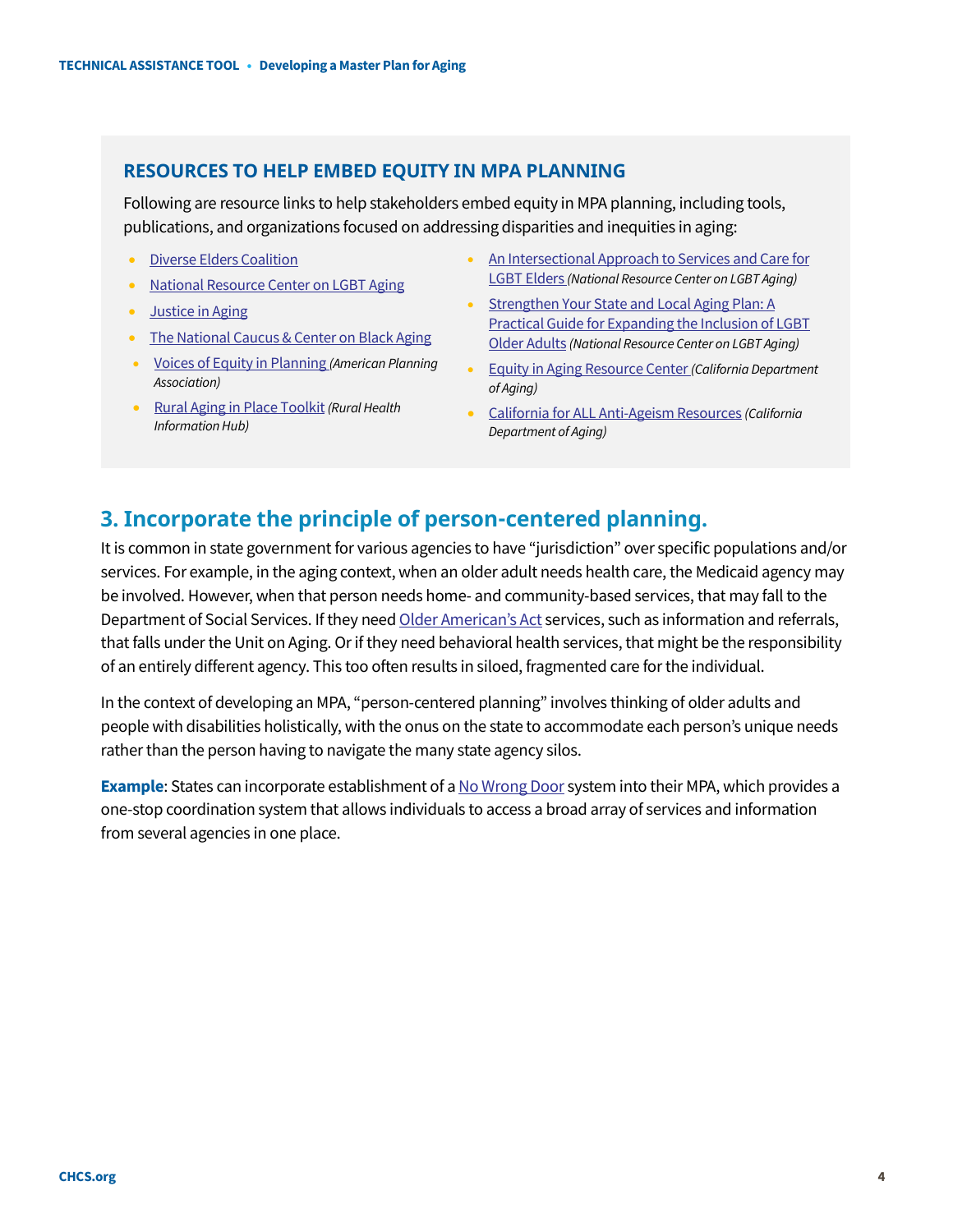### **Nine Best Practices for Developing an MPA**

### **1. Empower an MPA leader who has the skills to work across sectors and silos.**

No matter how your state's MPA was authorized, it will need a dedicated leader to successfully guide the development process. Selecting this leader is a critical decision. It could be your state's Medicaid or Unit on Aging director, a cabinet-level appointee designated for this purpose, or a consultant with significant state experience.



Whoever is chosen needs to be an "insider" in state government, sensitive to your state's politics, committed to breaking down the often long-established silos in state government, and possess the leadership skills and relationships to work across agencies. This person should be committed to and experienced in meaningful consumer engagement — and should have the confidence to lead with transparency. Subject-matter expertise in aging can be helpful in a leader, but not necessary, as subcommittees, stakeholders, and consumers can provide this knowledge.

- In **Massachusetts**[, Robin Lipson,](https://mcoafallconference2021.com/robin-lipson/) Deputy Secretary of the state's Executive Office of Elder Affairs leads their statewid[e aging planning efforts.](https://www.mass.gov/lists/age-friendly-massachusetts-action-plan) She has 40 years of experience working at the intersection of health care strategy, policy, and implementation. She has served in leadership roles in the public, notfor-profit, and private sectors, including as Deputy Director of the Massachusetts Medicaid Program as well as the first-ever Vice President of Strategic Planning for Blue Cross and Blue Shield of Massachusetts.
- In **California**[, Kim McCoy Wade](https://www.gov.ca.gov/2021/10/04/governor-newsom-announces-appointments-10-4-21/) began the MPA development process as she took on the new role as director of the Department of Aging, focusing the process on transforming the department and ensuring that it developed the capacity to lead future implementation. She previously led California's Supplemental Nutrition Assistance Program where she worked across siloed agencies to achieve program goals.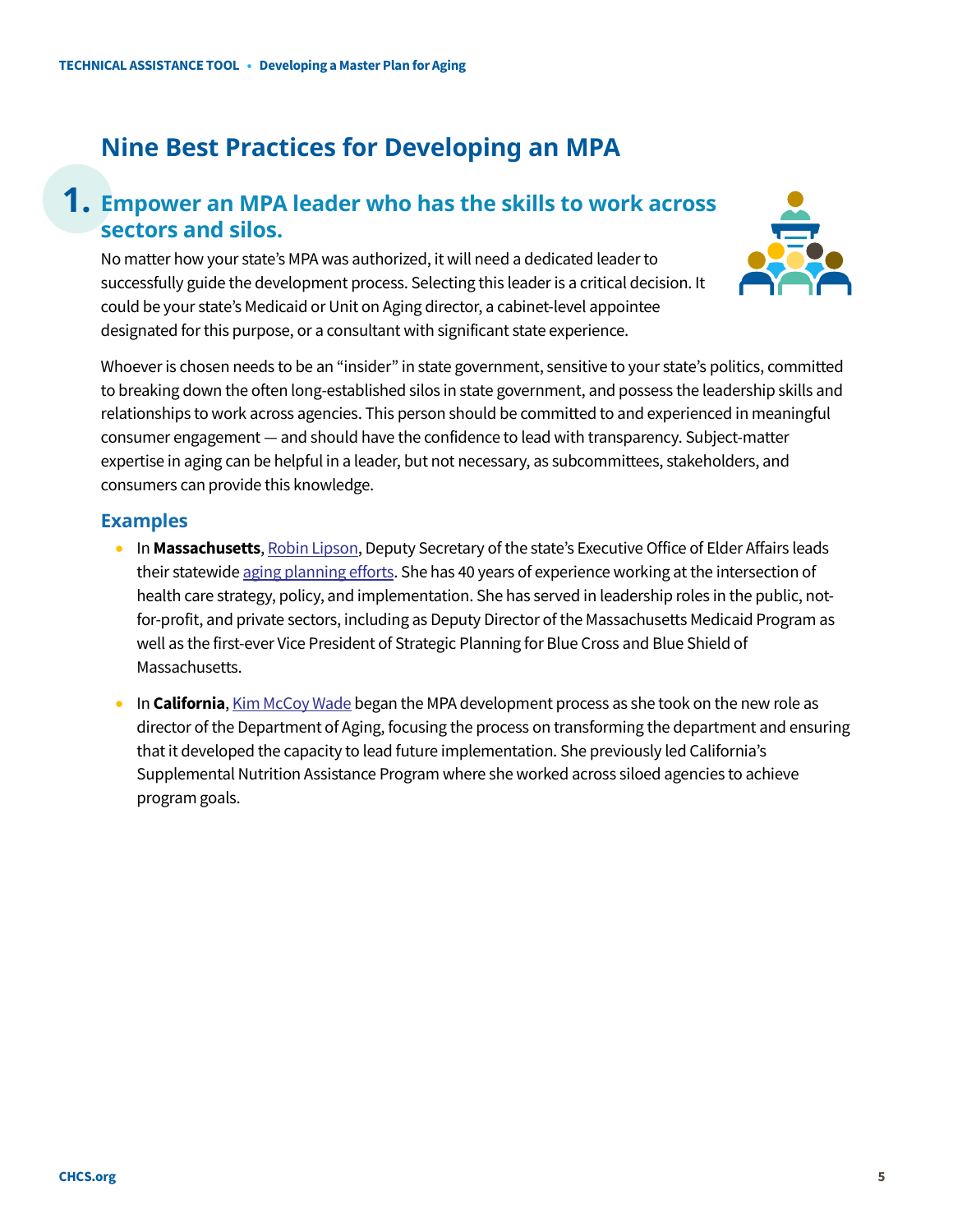### **2. Assemble a team with the skills to develop an MPA.**

It is important to assemble an MPA development team of staff and consultants with a variety of skills. These skills should include expertise in communications, policy, data, and consumer-engagement; meeting planning and facilitation abilities; administrative scheduling background; and website and graphic design capacity. The team can include state employees as well as outside contractors and vendors. Include team members who represent your state's racial, gender, age, geographic, and linguistic diversity.

Incorporating external consultants into your MPA team can provide advantages. Consultants can contribute expertise in the skills listed above and can offer subject-matter expertise related to aging services, geriatrics, housing, transportation, health care, rehabilitation, disability services, and more. Consultants who are well connected with the different aging sectors, such as health care, social services, and academia, can act as a bridge between state staff and external stakeholders.

Assembling an MPA development team requires resources. These can be gleaned from the state budget, philanthropic partners, in-kind contributions, and/or public-private partnerships.

- A coalition of eight **California** [foundations](https://s8637.pcdn.co/wp-content/uploads/2021/01/RELEASE-Philanthropic-MPA-Statement-FINAL.pdf) funded consultant support to develop the MPA. Gerontologists and advocates donated in-kind time to participate on committees.
- The state of **Vermont** budgeted a half-time state employee for MPA development. In addition, MPArelated needs assessment activities are supported through Vermont Department of Health funding from a Centers for Disease Control and Prevention Health Equity grant.
- **California's** [Data Dashboard for Aging](https://letsgethealthy.ca.gov/mpa-data-dashboard-for-aging/) was created through a public private partnership betwee[n West](https://www.westhealth.org/what-we-do/research/)  [Health Institute,](https://www.westhealth.org/what-we-do/research/) which provided in kind staffing support for data visualization; the California Department of Public Health, which added the dashboard to their existin[g Let's Get Healthy](https://letsgethealthy.ca.gov/) website; and a data consultant, funded by foundation partners.

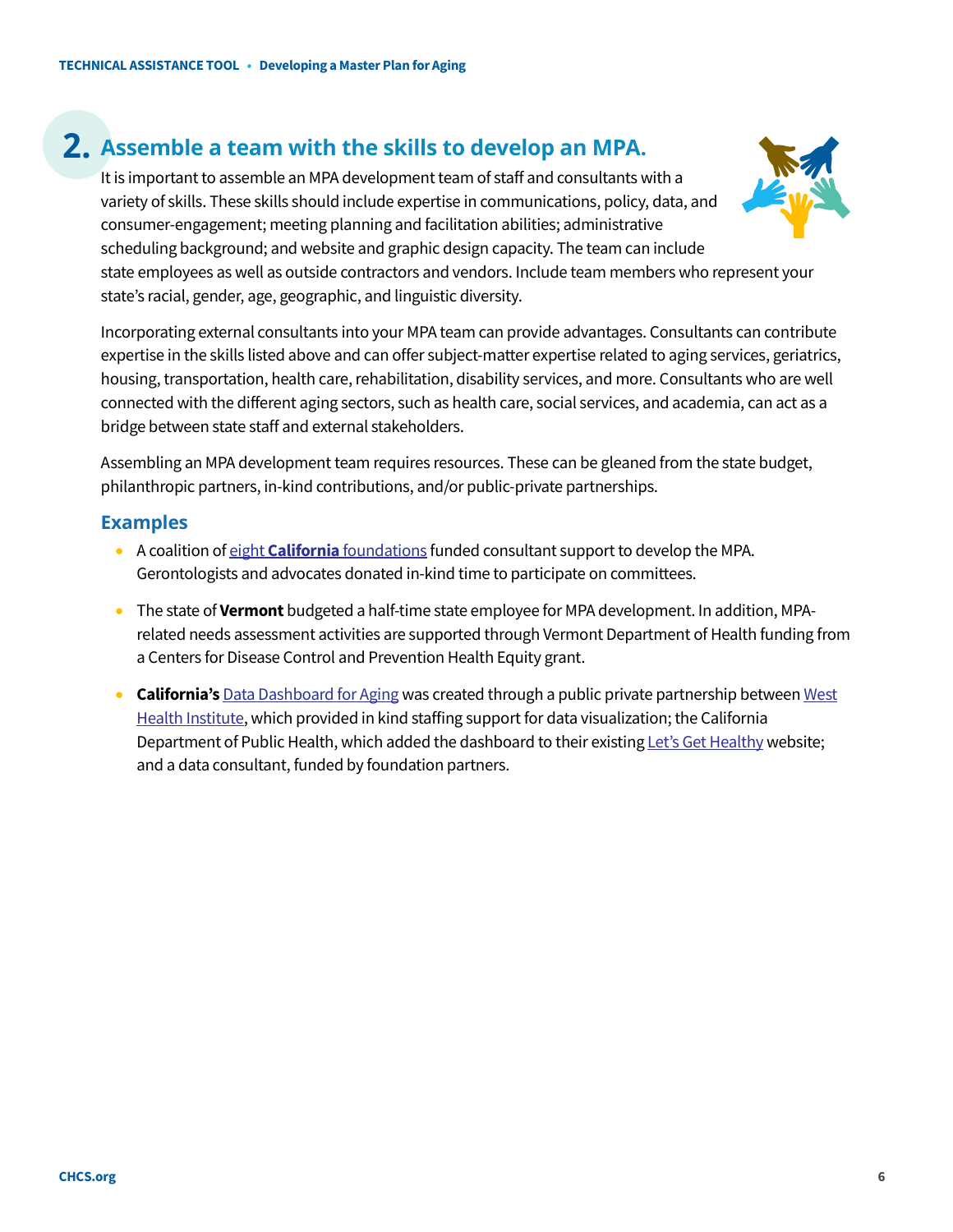### **3. Build on existing state planning efforts for older adults and people with disabilities.**

Your state may have existing planning efforts that impact aging individuals and people with disabilities. An MPA should build on existing efforts, bolstering opportunities for success of existing programs and the overall MPA. Begin the MPA development process by

understanding the existing framework of aging initiatives in the state and inviting the leaders of those efforts to the table.

- **Put out a broad call** to state agencies and community-led efforts to understand the existing foundation of aging-related planning in your state. It's important to understand the experiences of past and current government and community-driven efforts, to support local efforts in the future, and to eliminate common barriers for communities.
- **Document past and current initiatives** in your state mapping state, regional, and local efforts and ensure that your MPA builds on these rather than replicating them.
- **Engage the stakeholders** who are leading other planning efforts and include them in your MPA development. This could include reaching out to Olmstead Committees and LTSS reform groups. Meet with leaders of these efforts to learn about their experiences, lessons, current statuses of their projects, and recommendations for proceeding.
- **Leverage and align with federal efforts** to ensure that your MPA has its finger on the pulse of potential opportunities and challenges of new federal legislation, funding, and regulatory changes. Examples to explore include th[e American Rescue Plan Act,](https://www.cms.gov/newsroom/press-releases/cms-issues-guidance-american-rescue-plan-funding-medicaid-home-and-community-based-services) [No Wrong Door,](https://nwd.acl.gov/) [Elder Justice Act,](https://acl.gov/about-acl/elder-justice-act) an[d COVID-19 relief](https://home.treasury.gov/policy-issues/coronavirus)  [funding.](https://home.treasury.gov/policy-issues/coronavirus)

Existing age-related initiatives that can be leveraged include:

- **State Plans on Aging**. Federal requirements mandate that states submit a **State Plan on Aging every** four years to the [Administration for Community Living.](https://acl.gov/) This requirement is tied to the Older Americans [Act,](https://acl.gov/about-acl/authorizing-statutes/older-americans-act) which authorizes federal funding for programs. These plans, which are typically developed by each state's Unit on Aging, can be used as a foundation when developing an MPA.
- **Age-Friendly Initiatives**[. AARP's Age-Friendly Network](https://www.aarp.org/livable-communities/network-age-friendly-communities/) is a collective of states and jurisdictions (e.g., cities, counties) that are committed to actively working to make their communities a great place to live for people of all ages. States already working toward Age-Friendly goals can use these efforts to advocate for a broader MPA process. The development process of an MPA can also be used toward becoming an Age-Friendly state.
- **Age-Friendly Health Systems**. [The Institute for Healthcare Improvement,](http://www.ihi.org/) th[e American Hospital](https://www.aha.org/)  [Association,](https://www.aha.org/) and th[e Catholic Health Association of the United States,](https://www.chausa.org/) with support fro[m The John A.](https://www.johnahartford.org/)  [Hartford Foundation,](https://www.johnahartford.org/) created th[e Age-Friendly Health Systems](http://www.ihi.org/Engage/Initiatives/Age-Friendly-Health-Systems/Pages/default.aspx) Framework to improve the quality of care older adults receive. To achieve recognition as an Age-Friendly Health System, providers must demonstrate their ability to implement th[e 4M Framework](http://www.ihi.org/Engage/Initiatives/Age-Friendly-Health-Systems/Documents/AgeFriendly_4MsBySetting_FullGraphic.pdf) (What Matters, Medication, Mentation, and Mobility). States developing an MPA can engage with hospitals, nursing homes, and other providers with the Age-Friendly Health System designation to guide decisions about improving the delivery system for older adults.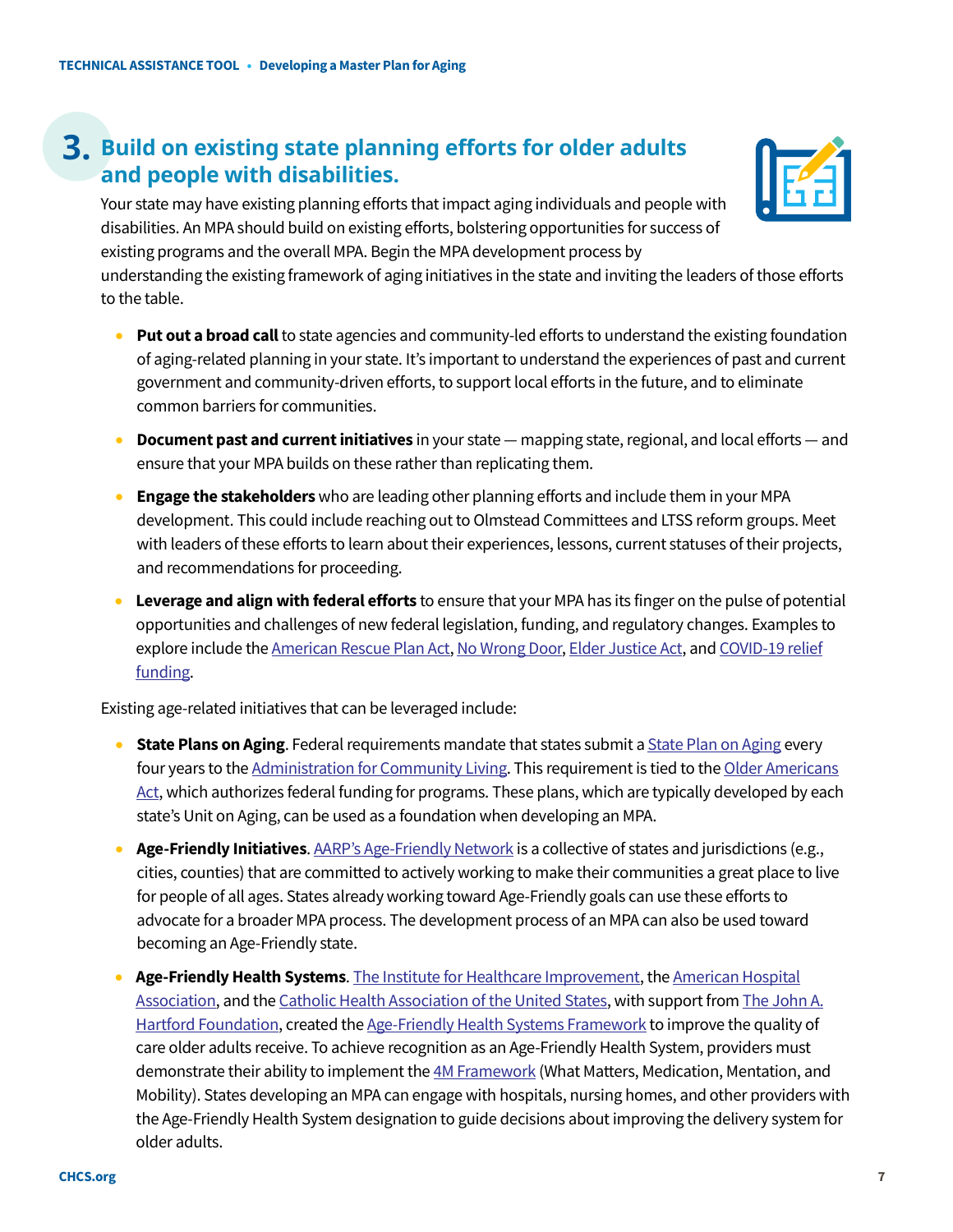- **Dementia-Friendly Communities**. Th[e Alzheimer's Association](https://www.alz.org/) and other advocates for individuals with dementia endors[e Dementia-Friendly Communities,](https://www.alz.org/media/Documents/spotlight-dementia-friendly-communities.pdf) a planning process that helps communities take steps to be more inclusive for people with Alzheimer's disease or related dementias.
- **Olmstead Plans**. The U.S. Supreme Court's 1999 landmark decision i[n Olmstead v. L.C. \(Olmstead\)](https://www.hhs.gov/civil-rights/for-individuals/special-topics/community-living-and-olmstead/index.html) found that unjustified segregation of people with disabilities is a form of unlawful discrimination under the Americans with Disabilities Act. The federal government oversees state efforts to comply with the Olmstead Act, with states periodically required to update their *Olmstead Plans* to support people living in the community. Stakeholders who sit on existin[g Olmstead Stakeholder Advisory Committees](https://www.mass.gov/service-details/olmstead-planning-committee-advisory-council) should be included in MPA development efforts.
- **LTSS Reform**. Several states have recently undertaken major efforts to restructure LTSS systems to rebalance services to create more home- and community-based options, reduce fragmentation and duplication, and integrate care. This includes development of [a No-Wrong Door system,](https://nwd.acl.gov/) which is a onestop coordination system that allows individuals to access a broad array of services and information from several agencies in one place. Many of these efforts may have existing stakeholder advisory groups that can be engaged in MPA development.
- **Local, County, or State Aging Commissions**. Aging commissions serve as the primary advisory bodies on matters that impact older adults at local, county, and state levels. These trusted advisors are wellversed in the key aging challenges and activities in their communities. An MPA can build on the historic work that these commissions have performed and use their findings and efforts as a starting point to understanding the needs and current landscape of aging individuals in their state.
- **Direct Care Workforce Commissions**. Some states, such as Michigan, have direct care workforce [commissions](http://www.impartalliance.org/) that actively advise their state in helping to address the direct care workforce shortage. Given that many initiatives in the MPA will be directly affected by workforce shortages, it is imperative to include these efforts in MPA development.

- **Minnesota** is leveraging th[e State Plan on Aging](http://www.advancingstates.org/sites/default/files/Minnesota_MBA_State_plan_2019_2022_Public_Comment.pdf) stakeholder engagement process for planning its [Minnesota 2030 initiative.](https://mn.gov/dhs/mn2030/background/) Minnesota's 2030 initiative includes a Gubernatorial Executive Order to establish the Governor's Council on a[n Age-Friendly Minnesota.](https://mn.gov/dhs/age-friendly-mn/)
- **California's** MPA planning team partnered with the Governor's Task Force on Alzheimer's Prevention, [Preparedness, and Path Forward](http://caalztaskforce.org/wp-content/uploads/2020/11/2020-Alzheimers-Report_201118.pdf) to ensure recommendations were aligned across the initiatives.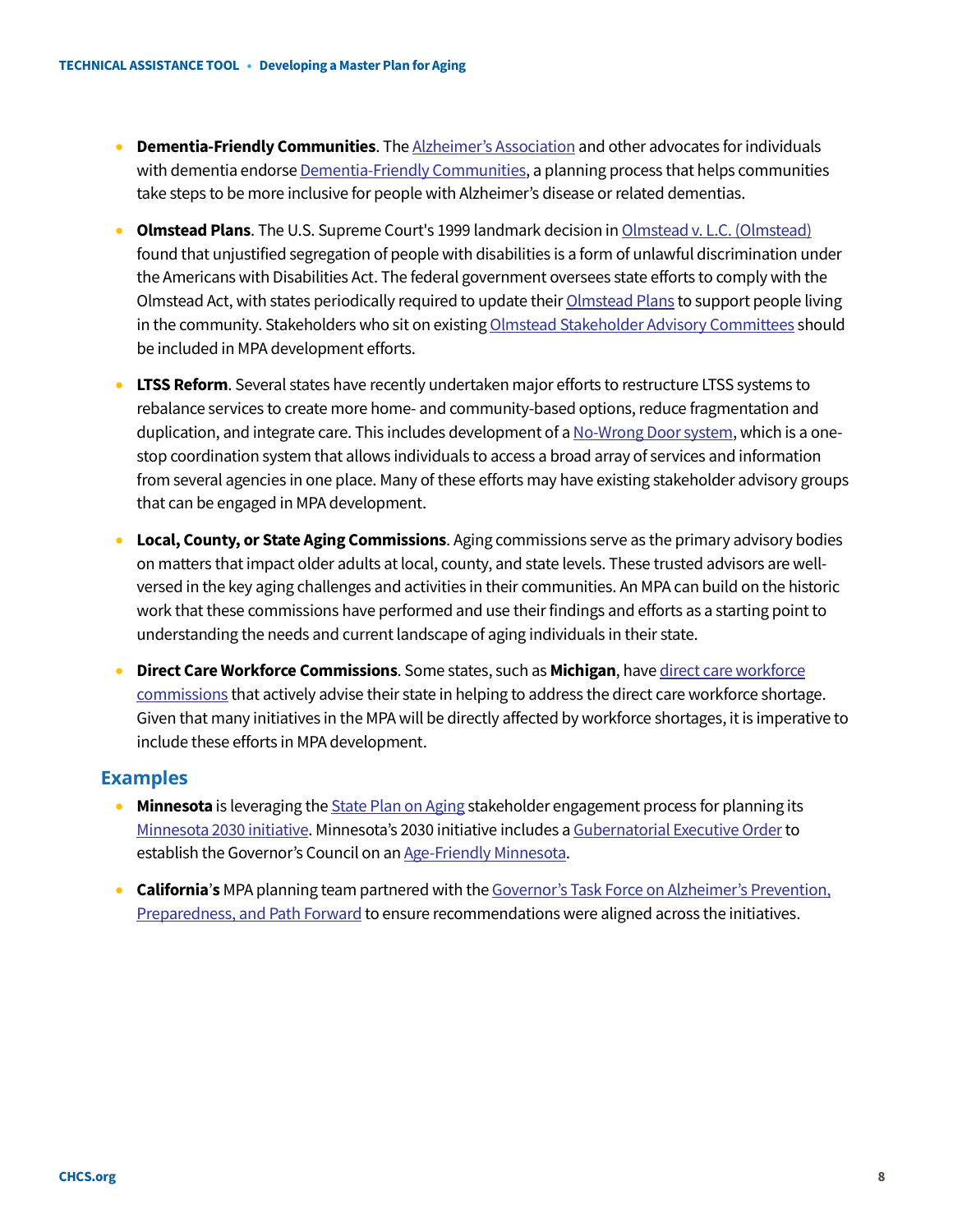### **4. Gather input from people living and working in your state.**

During the MPA ["getting started" phase,](https://www.chcs.org/resource/getting-started-with-a-master-plan-for-aging/) states ideally engaged people living and working in their state to establish their support for an MPA. It is important to continue to engage and gather detailed input from community members throughout your development process. This will help to ensure that the goals and initiatives incorporated into the MPA reflect what is meaningful to people living in your state.



Prioritize the input of older adults, people with disabilities, caregivers, direct care workers, and younger adults who are planning for aging and retirement in the future. It is also critical to ensure that diverse groups, including people of color, tribal communities, veterans, immigrants, the LGBTQ+ community, and other distinct groups in the state have a strong voice in the MPA.

One approach to successful consumer engagement is for the MPA team to work closely with communitybased organizations (CBOs) that are already engaged with the groups listed above. These community groups can help identify and organize events and encourage individual feedback. Potential partners that can help the state engage with a variety of individuals include:

- **Community-based organizations**, such as faith-based organizations, community centers, public libraries, volunteer and humanitarian service organizations, colleges and universities, village model [programs,](https://www.vtvnetwork.org/) senior centers, an[d caregiver support organizations.](https://www.caregiver.org/)
- **Aging and disability advocacy organizations**, such as th[e Long Term Care Ombudsman,](https://acl.gov/programs/Protecting-Rights-and-Preventing-Abuse/Long-term-Care-Ombudsman-Program) [state chapters](https://www.aarp.org/states/)  [of AARP,](https://www.aarp.org/states/) [Disability Rights,](https://www.ndrn.org/) th[e Alzheimer's Association,](https://www.alz.org/local_resources/find_your_local_chapter) an[d Centers for Independent Living.](https://acl.gov/programs/aging-and-disability-networks/centers-independent-living)
- **Local and county aging services agencies**, such a[s Area Agencies on Aging,](https://acl.gov/programs/aging-and-disability-networks/area-agencies-aging) [Aging and Disability](https://acl.gov/programs/aging-and-disability-networks/aging-and-disability-resource-centers)  [Resource Centers,](https://acl.gov/programs/aging-and-disability-networks/aging-and-disability-resource-centers) private social services organization (e.g., Catholic Charities, Jewish Family Services), and care management organizations. Be sure to engage organizations that are serving diverse populations in your state.
- **Health care providers**, such a[s Age Friendly Health Systems,](http://www.ihi.org/Engage/Initiatives/Age-Friendly-Health-Systems/Pages/default.aspx) [federally qualified health centers,](https://www.hrsa.gov/opa/eligibility-and-registration/health-centers/fqhc/index.html) and community clinics.
- **LTSS providers**, such a[s Programs of All-Inclusive Care for the Elderly \(PACE\)](https://www.cms.gov/Medicare-Medicaid-Coordination/Medicare-and-Medicaid-Coordination/Medicare-Medicaid-Coordination-Office/PACE/PACE), nursing homes, assisted living and adult day health care programs, home health agencies, congregate meal sites, Meals on [Wheels,](https://www.mealsonwheelsamerica.org/) and senior transportation services.
- **Large industries or companies** in your state that work closely with their retirees and/or pensioners.

Strategies for engaging community members include:

- **Hold in-person "listening sessions,"** which are often most accessible and successful when the MPA leader and team attend in person rather than requiring individuals to travel to the state capital. Collaborate with CBOs to determine where to hold events, who to invite, and how to extend invitations.
- **Host webinars or conference calls** to discuss MPA development. Ensure that there are accessible online and telephone options for joining. This type of meeting can also be a way to engage a broader group of stakeholders who may have limited transportation options and/or be limited by geographic distances or mobility issues.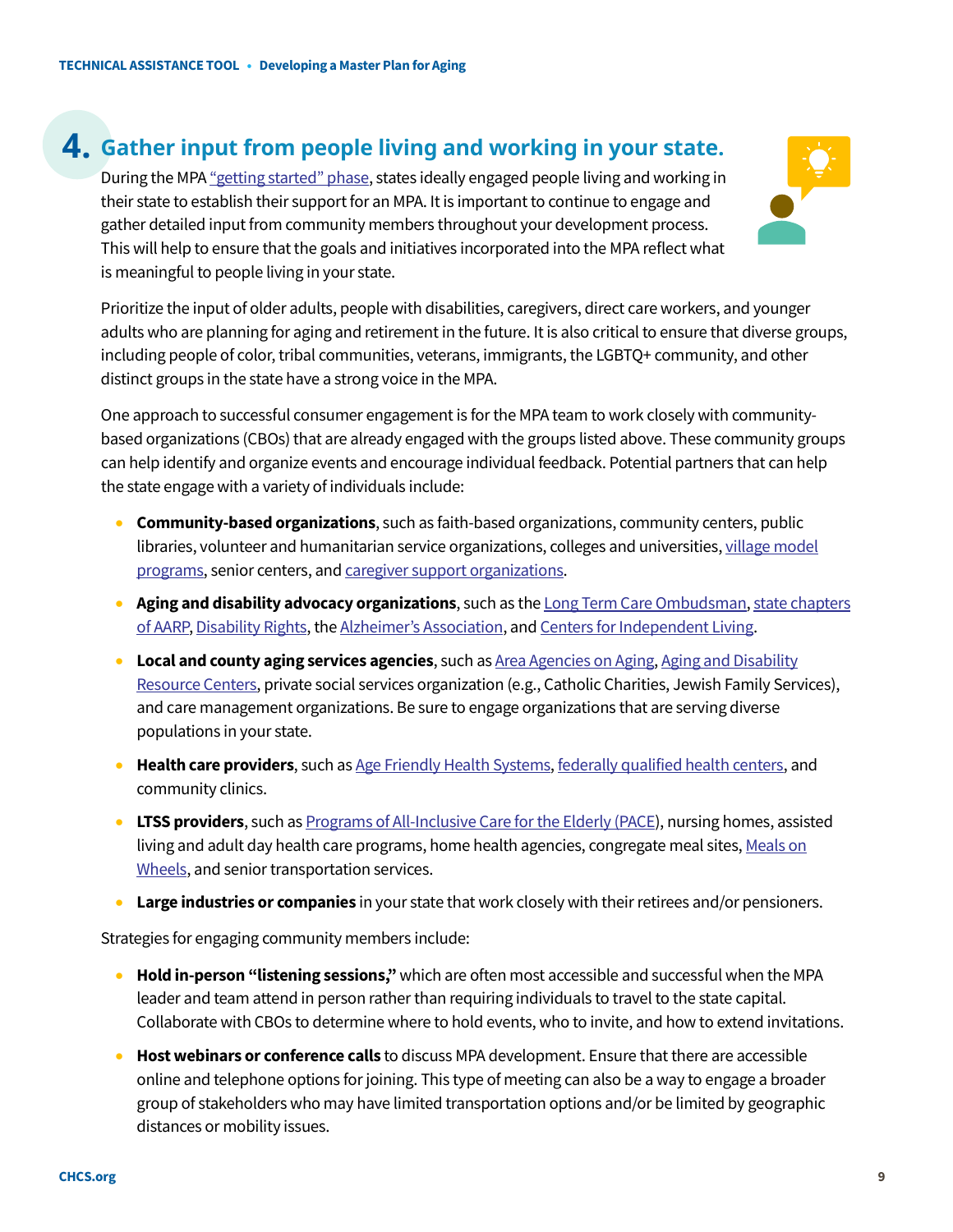- **Use a polling firm** to conduct targeted polling or focus groups of older adults and people with disabilities to better understand their needs and priorities for an MPA.
- **Field online surveys** to older adults, people with disabilities, and caregivers. Work with CBOs to help distribute and disseminate the survey links. Surveys should be translated and adapted to meet the language and cultural needs of key populations in your state.
- **Host roundtable discussions** in partnership with state or local representatives to engage with their constituents and local leaders.

- In **California**, the California Health Care Foundation recently funded ["Listening to Black Californians,"](https://www.chcf.org/program/listening-to-black-californians/) a three-part study with interviews, focus groups, and a statewide survey of Black Californians regarding their experiences and preferences for health care[. Purposeful Aging](https://www.purposefulagingla.com/survey) Los Angeles fielded a multilingual survey to inform their city's age-friendly action plan recommendations.
- **Colorado** hosted regiona[l Conversations on Aging](https://agingstrategy.colorado.gov/meetings/regional-meetings-conversations-on-aging) throughout the state as a community-based public engagement strategy to inform the **Strategic Action Planning Group on Aging's 2018 Plan**. These interactive conversations included older adults, families, caregivers, and stakeholders affiliated with the aging network.
- **California's** MPA team gathere[d community member and public input t](https://mpa.aging.ca.gov/StakeholderProcess)hrough [legislator-hosted](https://www.chhs.ca.gov/home/master-plan-for-aging/master-plan-for-aging-engagement-activities/)  [community roundtables,](https://www.chhs.ca.gov/home/master-plan-for-aging/master-plan-for-aging-engagement-activities/) [Webinar Wednesdays,](https://www.youtube.com/playlist?list=PLXexWQOeFtkZYXgQ_AiUVpNcfyhP15DN5) a[n Equity in Aging Town Hall,](https://www.youtube.com/watch?v=atXLqOZsDhA) and a [COVID-19 Impacts](https://docs.google.com/forms/d/e/1FAIpQLSetcGp3olKCWwv7m7COeqKoEc8siV9aKyc0B9PRdy8r0-QvEg/viewform?fbzx=228670818588429799)  [and Recommendations Survey.](https://docs.google.com/forms/d/e/1FAIpQLSetcGp3olKCWwv7m7COeqKoEc8siV9aKyc0B9PRdy8r0-QvEg/viewform?fbzx=228670818588429799)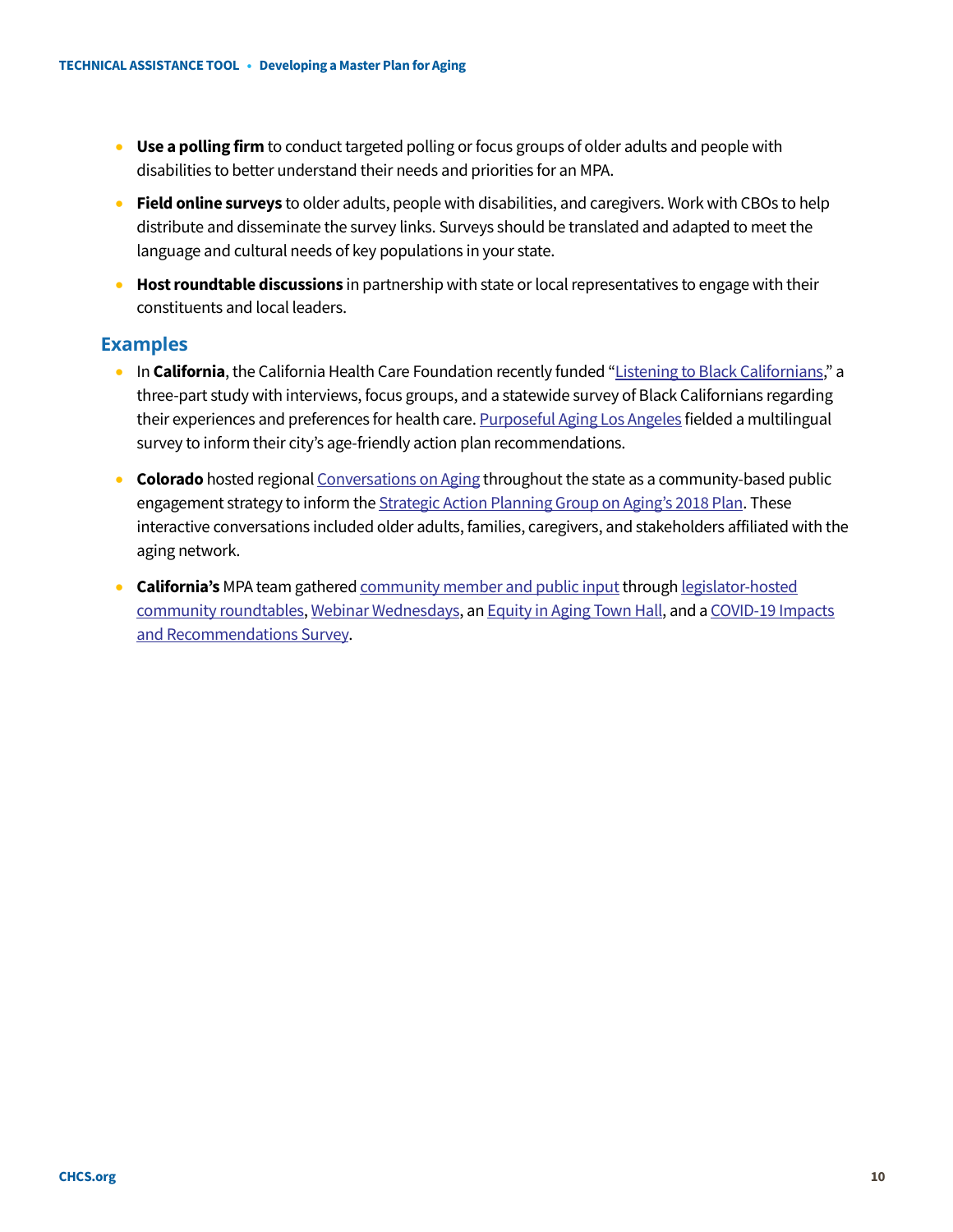### **5. Engage deeply with a broad coalition of stakeholders.**

An MPA is for all people who are aging in your state, not just those who are currently considered "older." As such, it is critical to involve a broad stakeholder coalition when developing an MPA. This broad coalition can involve aging, disability, and advocacy organizations such as direct care workers, unions, health care providers, and CBOs serving older adults and people with disabilities — including those with intellectual and developmental disabilities. It should also include stakeholders and industries that may not be usual "subjects" for this type of collaboration, such as:



- Technology-sector organizations interested in creating solutions to help older adults and people with disabilities continue to live independently in their communities.
- Housing and transportation companies that provide services for people of all ages.
- Educational institutions of all levels, including K-12 schools interested in inter-generational models that bring children and older adults together — and community college and universities that offer health or gerontology-focused degrees or courses to educate and prepare adults for retirement.
- Climate advocates with interest in livable communities and alternatives to cars.
- Civil rights and racial justice groups with expertise on multi-generational families.
- Companies and industries that are large employers in your state and want to support employees who are acting as caregivers and/or planning for retirement.

- [The Health Foundation for Western & Central New York](https://hfwcny.org/) is hosting a campaign asking stakeholders to pledge support to the **New York** MPA, calle[d We Stand with Seniors New York.](https://hfwcny.org/what-we-do/older-adults/mpa/)
- **California** held [a Together we EngAGE](https://www.engageca.org/) public campaign encouraging stakeholders and organizations to submit letters describing their priority topics and issues recommended for the state's MPA. California's Director on Aging participated i[n private sector forums](https://mpa.aging.ca.gov/StakeholderProcess/) during their MPA development process to discuss approaches to address isolation during COVID-19 as well as delivery, funding of LTSS, and financial and retirement security for older Californians.
- [Disability Rights California](https://www.disabilityrightsca.org/) develope[d key principles](https://www.disabilityrightsca.org/legislation/principles-master-plan-for-aging) to guide its participation in the **California** MPA Stakeholder Advisory Committee with a focus on promoting access for all people with disabilities.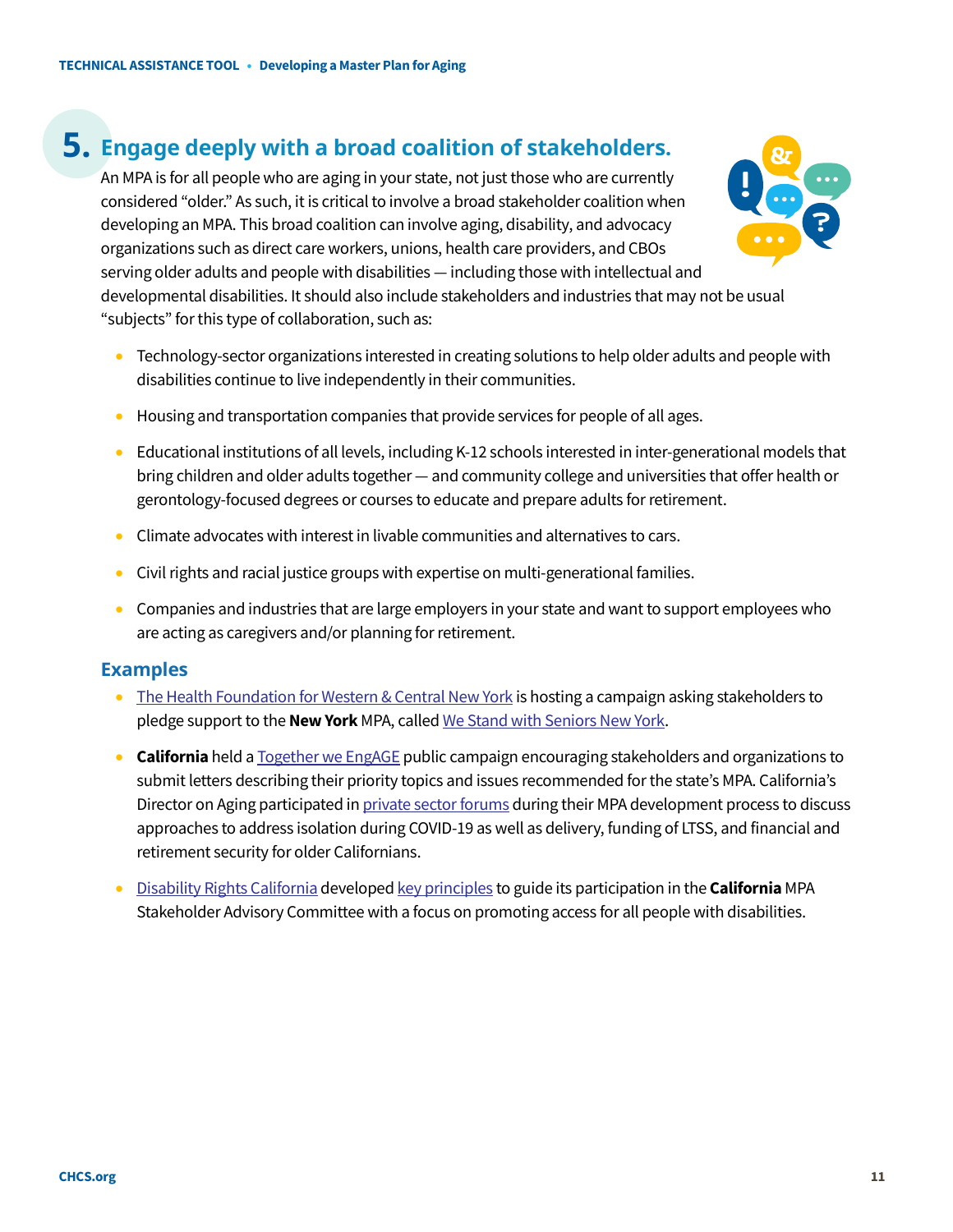### **6. Involve executive and legislative branches of government in developing your MPA.**

One of the hallmarks of an MPA is that it focuses on more than just one program, one funding stream, and one age group. Ideally, an MPA addresses all people in your state who are aging — including young adults planning for retirement, caregivers, direct care workers, older adults, and people aging with disabilities. To make sure your MPA reaches each of those audiences, it is important to engage government agencies and departments across multiple sectors and branches.

Within the executive branch, departments to involve that focus specifically on aging include Departments of Health, Departments of Aging, Medicaid Agencies, and Departments of Social Services. It is also critically important to involve executive branch agencies that are not traditionally specifically focused on aging, including:

| <b>DEPARTMENT</b>         | <b>FOCUS</b>                                                                                                                                              |
|---------------------------|-----------------------------------------------------------------------------------------------------------------------------------------------------------|
| Labor                     | Direct care workforce and employment for older adults and individuals with disabilities                                                                   |
| <b>Transportation</b>     | Accessible transportation                                                                                                                                 |
| <b>Housing</b>            | Affordable and accessible housing options                                                                                                                 |
| <b>Insurance</b>          | Retirement planning or pensions                                                                                                                           |
| <b>Technology</b>         | Equitable broadband access                                                                                                                                |
| <b>Emergency Services</b> | Protection of higher-risk older adults and individuals with disabilities from increasing<br>extreme weather disasters                                     |
| <b>Corrections</b>        | Resources for housing, health care, and employment of older adults and people with<br>disabilities transitioning back into communities post incarceration |

The person and team leading your MPA development should implement a strategy to create and strengthen relationships with colleagues in the departments listed above. One way to do this is to develop cabinet-level workgroups for department and agency leaders to join and/or co-chair. When finalizing your MPA, ensure that different departments and agencies are listed as co-leads for initiatives that fall within their jurisdiction. This will ensure ownership and accountability — and provide credit where it is due. These opportunities can also provide and encourage cross-division collaboration throughout your MPA development process.

In addition, engagement between executive and state legislative branches is key because many of the initiatives in your MPA may need legislation to be implemented. Strategies to ensure engagement with legislators include:

- **Engage state legislative committees** focused on aging, disability, housing, and health care throughout your MPA development process. Ask them to attend, present at, or co-host MPA meetings. Consider an affinity caucus for aging to convene legislators across committees.
- **Identify legislative champions** who have expressed interest in issues of aging and disabilities or have caregiving experience.

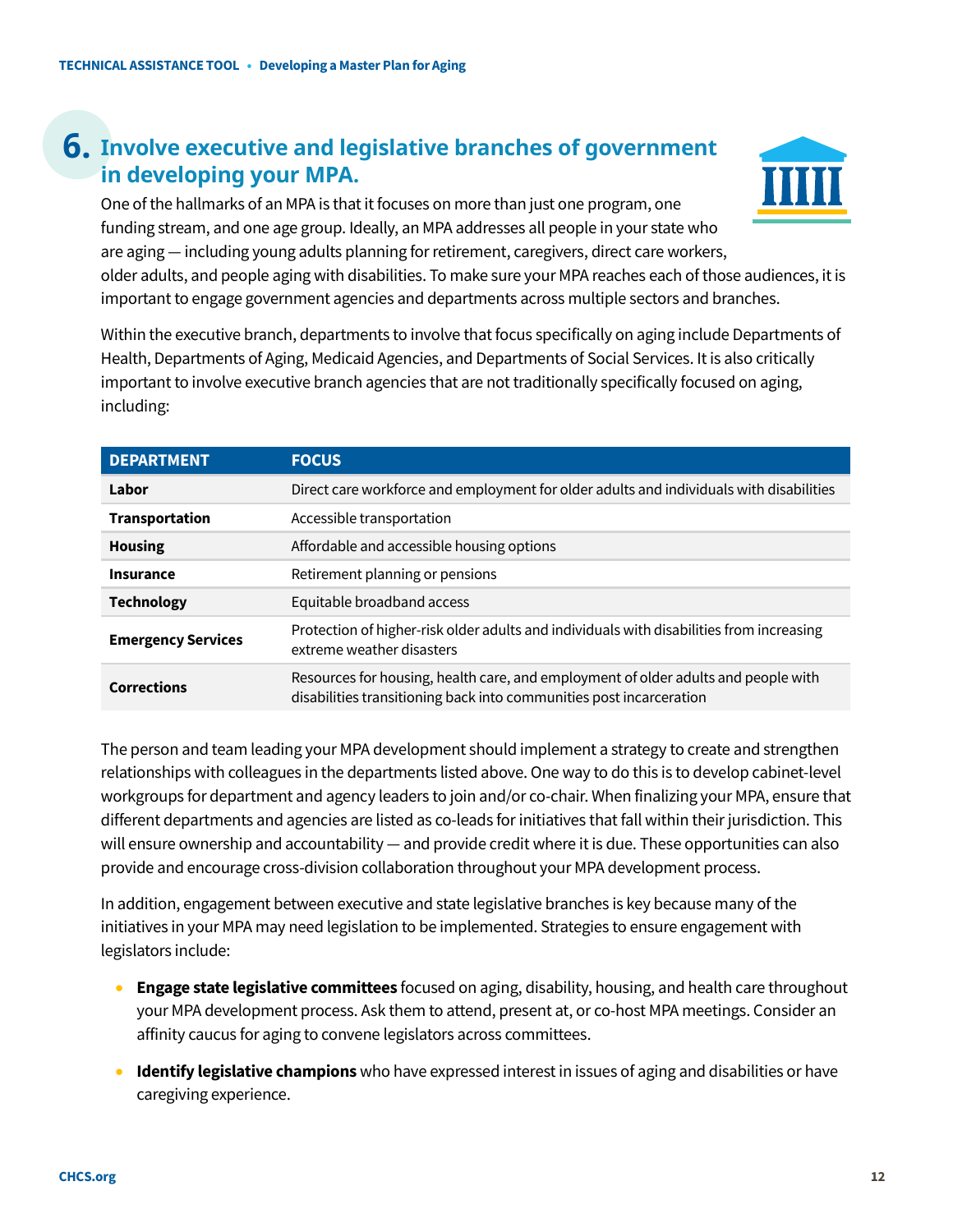- **Invite legislators to consumer engagement events** such as listening sessions and stakeholder meetings. Ask them to engage their constituents in town hall meetings about aging.
- **Provide regular updates to state legislative leaders** on your process, progress, budget, and key milestones.

- **Colorado's** Strategic Action Plan on Agin[g planning group](https://agingstrategy.colorado.gov/about/planning-group-members) included representation from state departments and local leaders, including commissioners and mayors.
- **California's** MP[A Cabinet Work Group c](https://mpa.aging.ca.gov/StakeholderProcess/)onsisted of all cabinet departments<sup>[\\*](#page-12-0)</sup> and executive offices, meeting throughout the MPA process to consider public and stakeholder input and provide expertise and strategic direction to the Governor.
- **California** Assembly Membe[r Adrin Nazarian](https://a46.asmdc.org/) and Chair of th[e Assembly Aging and Long-Term Care](https://altc.assembly.ca.gov/content/welcome-committee-aging-and-long-term-care) committee participated in several MPA events to express his support and engage constituents in the MPA development.
- The **[California](https://www.aging.ca.gov/download.ashx?lE0rcNUV0zYXf9JtT7jkAg%3d%3d)** MPA identifies the lead agency for each initiative included under it[s five bold goals,](https://mpa.aging.ca.gov/Goals/1) including the Business, Consumer Services and Housing Agency; State Transportation Agency; Health and Human Services; Natural Resources Agency; and others.

<span id="page-12-0"></span><sup>\*</sup> The cabinet workgroup included the Transportation Agency; Department of Corrections and Rehabilitation; Environmental Protection Agency; Department of Finance, Health and Human Services Agency; Department of Food and Agriculture; Labor and Workforce Development Agency; Department of Food and Agriculture; Labor and Workforce Development Agency; Natural Resources Agency; Department of Veterans Affairs; and Business, Consumer Services, and Housing Agency.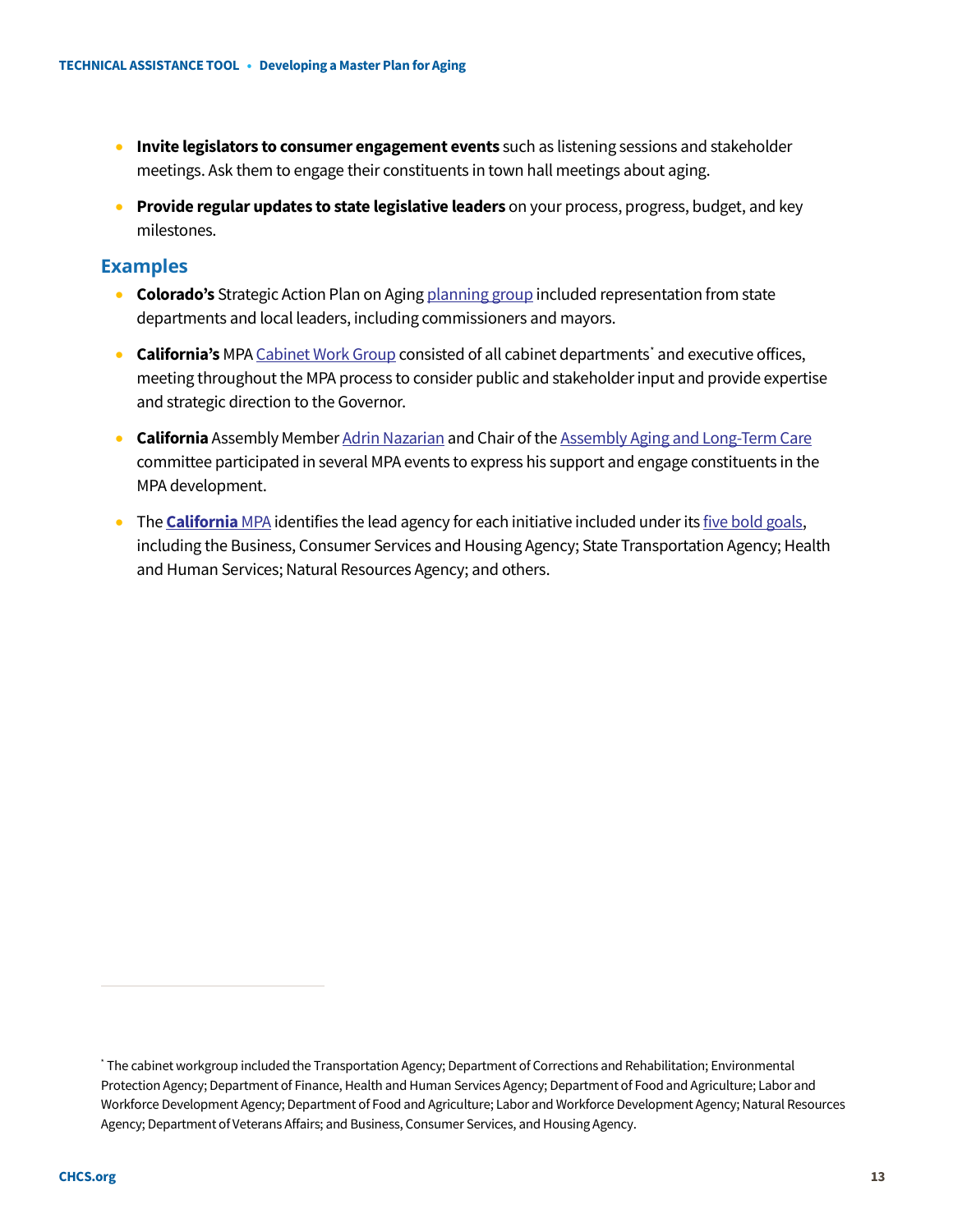### **7. Create effective stakeholder advisory committees and subcommittees.**



State leaders, cabinet-level appointees, or a consultant with significant state experience typically manage the development of an MPA. However, a stakeholder advisory committee and subcommittees can serve as important advisors to the state, act as an ongoing link between the community and government officials, and most importantly, be well-positioned to draft recommendations and reports that inform the MPA.

One recommendation is to create a Stakeholder Advisory Committee (SAC) that is tasked with chairing several subcommittees. These subcommittees can conduct focused deep dives and make recommendations to the SAC on topics that are important to the state — such as housing, rural aging, LTSS, and equity. The SAC can also be tasked with creating a final report for the governor with recommendations on the MPA.

Embed equity into the creation of the subcommittees and committees, keeping in mind who is at the table and how power dynamics are addressed. Ensure that a diverse range of stakeholders is involved in developing your MPA (see the core tenet on equity, page 3, for tips). Consider including participation from organizations, such as academic institutions, that can bring in-kind support to the MPA development process.

- The **Massachusetts** [Governor's Council to Address Aging](https://www.mass.gov/lists/governors-council-to-address-aging-in-massachusetts-reports-and-resources) created workgroups oriented to specific issues, such as transportation and housing, that informed the [council's final recommendations.](https://www.mass.gov/doc/governors-council-to-address-aging-in-massachusetts-blueprint-recommendations-december-2018/download) Workgroups included representatives from the public, private, and non-profit sectors and represented a wide variety of stakeholders from academia, aging services, the business community, housing providers, philanthropy, technology vendors, universities, state-agency employees, local councils on aging, senior living centers, industry, and transportation.
- When the Aging **Texas** Well Initiative was formally established, it created th[e Aging Texas Well Advisory](https://www.hhs.texas.gov/about-hhs/leadership/advisory-committees/aging-texas-well-advisory-committee)  [Committee.](https://www.hhs.texas.gov/about-hhs/leadership/advisory-committees/aging-texas-well-advisory-committee) This committee represents older adults, family caregivers, members of thei[r Area Agency on](https://www.hhs.texas.gov/providers/long-term-care-providers/area-agencies-aging-aaa)  [Aging,](https://www.hhs.texas.gov/providers/long-term-care-providers/area-agencies-aging-aaa) members of thei[r Aging and Disability Resource Centers,](https://www.hhs.texas.gov/services/aging/long-term-care/aging-disability-resource-center) and other service providers and advocacy organizations.
- **California's** MPA committees included a [Stakeholder Advisory](https://www.chhs.ca.gov/master-plan-for-aging-stakeholder-advisory-committees-page/) Committee[, Long-Term Services and](https://www.chhs.ca.gov/home/master-plan-for-aging/subcommittees/ltss/)  [Supports Subcommittee](https://www.chhs.ca.gov/home/master-plan-for-aging/subcommittees/ltss/) [, Research Subcommittee,](https://www.chhs.ca.gov/home/master-plan-for-aging/subcommittees/research/) and [Equity Work Group.](https://www.chhs.ca.gov/home/master-plan-for-aging/subcommittees/equity-work-group/)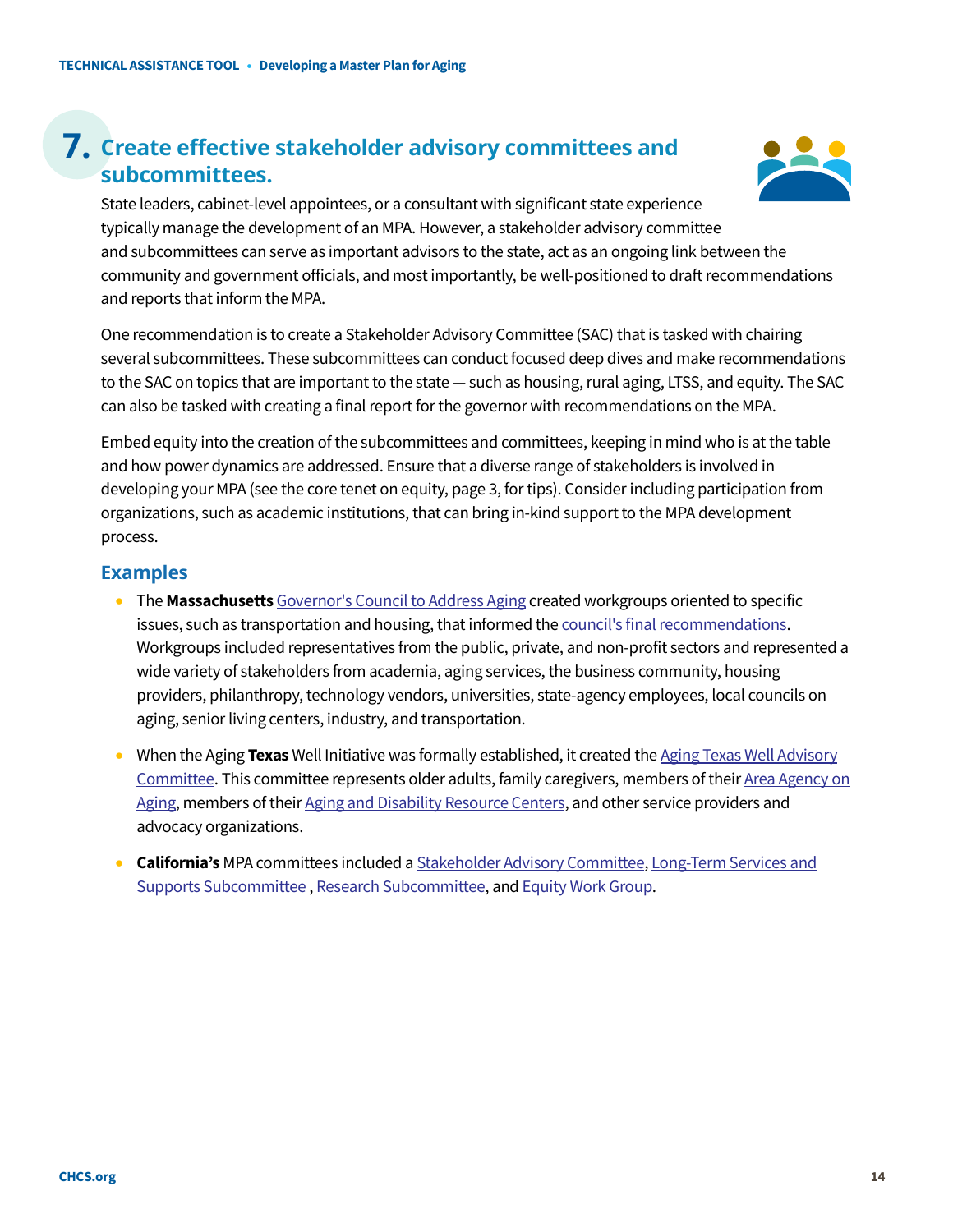### **8. Leverage data to inform MPA goals and initiatives.**

The MPA should be an evidence-based and data-led plan. In the MPA ["getting started"](https://www.chcs.org/resource/getting-started-with-a-master-plan-for-aging/)  [phase,](https://www.chcs.org/resource/getting-started-with-a-master-plan-for-aging/) data are used to describe information about the state's aging population to build buy-in for the need for an MPA. In the development stage, research, data, and evidence can inform the initiatives, solutions, and direction that will be outlined in the plan. Baseline



state- or national-level data can help inform your MPA's primary focus areas and set the stage for evaluation and opportunities for improvement.

Opportunities to use data while developing your MPA include:

- **Form a data and research subcommittee** that includes data scientists and researchers from state agencies and academic institutions who can be thought partners on data sources, reports, and aging projections.
- **Conduct an analysis of various datasets available in your state** and identify evidence that support specific initiatives that are being considered for inclusion in the MPA. Look beyond the State Unit on Aging to other agencies (e.g., housing, transportation, labor, public health, social services) that may collect data related to aging individuals, caregivers, and people with disabilities.
- **Create a data dictionary** to organize datasets.
- **Identify data gaps** where current data are not available or are missing important variables related to unmet needs, disability, service use, race, ethnicity, language, geography, or sexual orientation and gender identity that could help your state project future needs. Filling identified data gaps can be an important priority to embed into your MPA.
- **Create a[n evidence-based dashboard](https://mpa.aging.ca.gov/DashBoard)** to track MPA progress. These data can also be used to identify metrics for assessing the effectiveness of policy and program actions established through MPA recommendations.
- **Break down and disaggregate data**, when possible, to measure outcomes by race, gender, disability, and other metrics. This enables more impactful data analysis including intersectionality (such as race and gender identity) and smaller ranges (i.e., not simply one age category over age 65).

- In **Massachusetts**, the [Governor's Council to Address Aging](https://www.mass.gov/orgs/governors-council-to-address-aging-in-massachusetts) hosted subject-matter expert panel sessions to delve into key issues and data related to creating a more age-friendly state. Panels focused on agefriendly communities, economic security, housing and services, transportation, and family caregiving. Insights were used to inform th[e Initial Council Blueprint.](https://www.mass.gov/doc/initial-blueprint-recommendations-april-2018/download)
- **California's** MP[A research subcommittee](https://www.chhs.ca.gov/home/master-plan-for-aging/subcommittees/research/) included academics and researchers from across multiple public and private universities and research institutions. This subcommittee provided examples of research and data sources, and also contributed research findings and data sources in the areas of racial disparities, health equity, homelessness, LTSS, transportation, and more. The MPA research subcommittee also set priorities for [a Data Dashboard for Aging.](https://mpa.aging.ca.gov/DashBoard)
- In **New York**, th[e New York Academy of Medicine](https://www.nyam.org/) created a[n interactive data visualization tool,](http://imagenyc.nyam.org/) leveraging local data to understand the current and future needs related to aging adults in the state.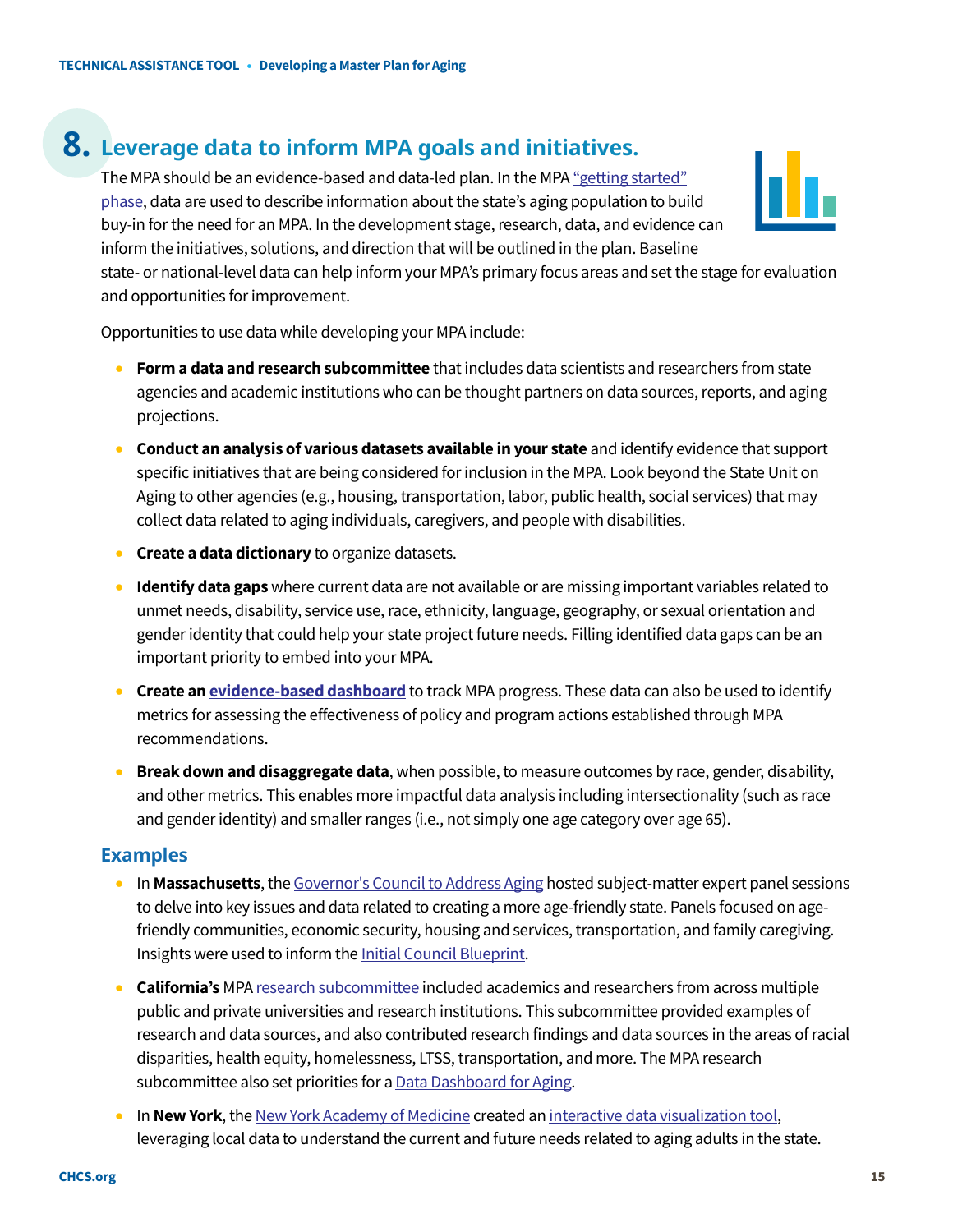### **9. Write a plan that includes "quick wins," aspirational goals, accountability, and resources for implementation.**



Once consumer and stakeholder input has been synthesized and the stakeholder committees have submitted their recommendations to the governor or legislature, it is time to write your state's plan. States can draft an MPA with any number of goals and initiatives and organize it by themes deemed important by consumers and stakeholders. Tips for maximizing the structure of and communicating your MPA are listed below.

#### **Create a structure for your MPA**

- **Define your MPA's mission, vision, and values**. This is a critical step for creating your document's actual goals and strategies. Se[e Massachusetts' vision and goals](https://www.mass.gov/doc/age-friendly-ma-slide-deck-january-2019/download) as an example.
- **Identify a small set of high-level goals**. Narrow your state's priorities into no more than five measurable goals that capture your MPA's highest priorities and serve as key themes to organize initiatives. See California'[s 5 Bold Goals](https://mpa.aging.ca.gov/Goals/1/) as an example.
- **Start with a set of shorter-term achievable initiatives**. These should be clear and concise and have a measurable target or outcome that can be achieved in one to two years. Initiatives that can be "quick wins" can help gain and maintain momentum and enthusiasm for your MPA.
- **Create a set of longer-term aspirational initiatives**. These are areas that the state, stakeholders, and consumers agree are the right goals, but there is less certainty about available funding, the details of implementation, or even consistent leadership at the governor's level. These aspirational initiatives, set with a timeline of five to 10 years, can give clear direction to the state but may be less specific and include room for more detail to be added over time.

#### **Build in accountability and responsibility**

- **Make your MPA evidence based**. When possible, include citations or links to evidence or examples that support the efficacy and feasibility of a specific initiative. Create goals linked to existing evidence.
- **Collaborate with other agencies and departments to frame each goal and initiative that falls within their jurisdiction***.* Assign one or more "lead" agencies or departments to each stated initiative and include them in refining the initiatives. Accountability for implementation is an important way to ensure that the MPA does not just "sit on a shelf."
- **Highlight existing initiatives**. Every goal or initiative in the MPA does not need to be new. Use your MPA to elevate ongoing efforts and renew commitments that other agencies and departments have already made. This will also help with recognition and coordination across initiatives.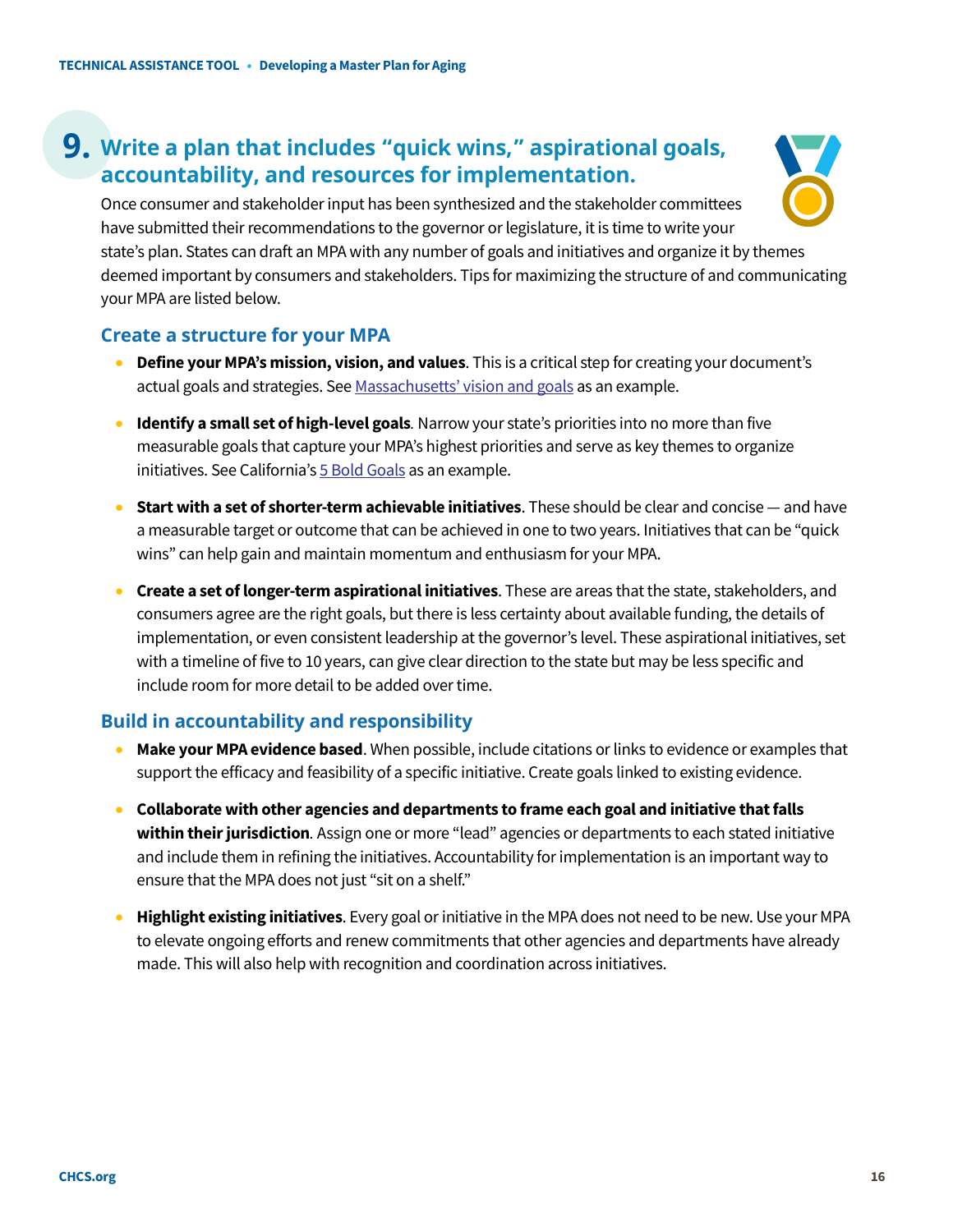### **Promote your plan**

- **Make the plan accessible**. Post your MPA in an easy-to-find location on your state's website and encourage partners to distribute information to their stakeholders. Ensure your MPA has been professionally translated and culturally adapted into all languages that are commonly spoken in your state. Make sure the document is accessible to people using screen readers and other accessibility devices.
- **Create a public reporting schedule**. Designate dates to publicly report your progress and/or the goals you have met. These dates can also be used to pivot, react to changed circumstances, and make the necessary modifications to ensure your MPA is a living document that does not become outdated. See examples o[f California's six-month MPA progress report](https://aging.ca.gov/download.ashx?lE0rcNUV0zais6DigSXF6w%3D%3D) and [first year annual report.](https://www.aging.ca.gov/download.ashx?lE0rcNUV0zbyxTsIDhE8hg%3d%3d)
- **Continue to solicit feedback**. Invite regular feedback and public comment on your plan to ensure that it stays relevant. Commit to ensuring that the MPA is a living document that can be updated throughout its 10+ years as a strategic blueprint.
- **Promote local MPA implementation**. State MPAs should create frameworks to help local communities, counties, and municipalities implement their own locally focused MPA that outline regional details in addition to addressing goals and initiatives that the state government will implement. Consider creating [a Local MPA Playbook](https://mpa.aging.ca.gov/LocalPlaybook/) as an addendum to your MPA to create awareness and momentum for local action.

As feasible, continue with your state's MPA initiatives, even if funding for implementation is not immediately available. Inclusion of unfunded initiatives in your MPA will lay the groundwork for quick action when funding becomes available in the future — including through budget windfalls, federal funding streams, or grant opportunities. It is not necessary to exclude an initiative due to a lack of immediate funding, and inclusion allows for funders and stakeholders to quickly engage in these initiatives when funding becomes available.

Every state's MPA will look different. MPAs should reflect input from consumers and stakeholders as well as their governor's and legislature's priorities. State examples of MPAs and other similar comprehensive aging plans include th[e Age-Friendly Massachusetts Action Plan,](https://www.mass.gov/lists/age-friendly-massachusetts-action-plan#:%7E:text=The%20Age%2DFriendly%20Massachusetts%20Action,become%20an%20age%2Dfriendly%20state.) [California's Master Plan for Aging,](https://mpa.aging.ca.gov/) and [Colorado's](https://agingstrategy.colorado.gov/2020-strategic-action-plan-on-aging)  [Strategic Action Plan on Aging.](https://agingstrategy.colorado.gov/2020-strategic-action-plan-on-aging)